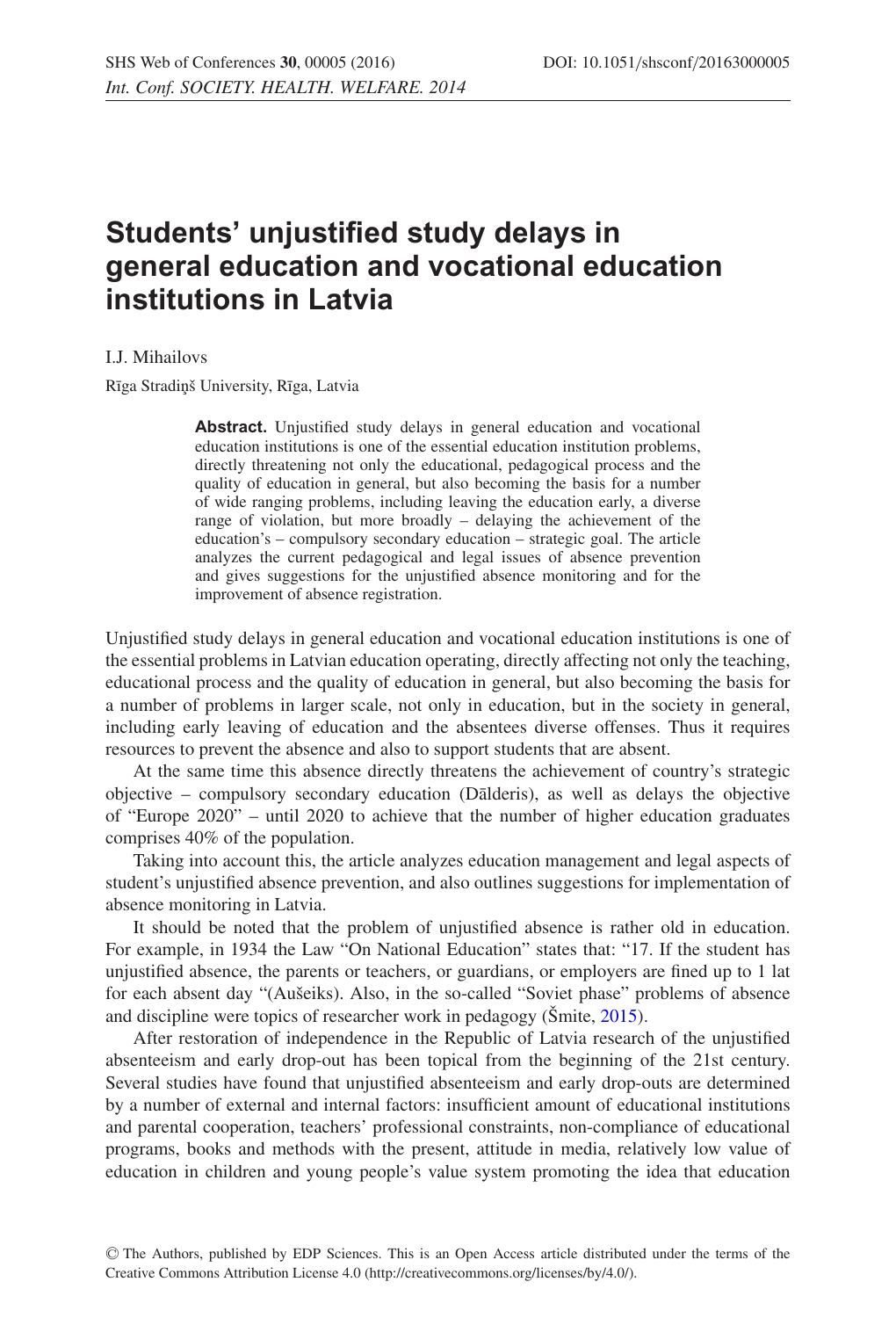does not provide income, student's lack of skills to learn, different problems of socializing (Dedze, Krūzmēra, Mikiško; Maslo, Gonsalez, [2015\)](#page-4-1).

Recognizing the unjustified absence as a serious problem, including in the context of compulsory primary education, it should be noted that the Latvian government still does not have accurate data about the absentees and about actions of schools and municipalities to prevent unjustified delays. In this context, it should be noted that studying policy planning and implementation process it is often ignored that there are two different groups of absentees in Latvia:

- 1. Compulsory school-age children who for various reasons are not registered in the lists of educational institutions, i.e., for various reasons, "have not been able to attend school"
- 2. Children and young people who are registered in the lists of educational institutions, but who for various reasons have unjustifiable attendance.

In 2010, in the legislative level of National Education Information System the learner records have been established, meaning that each of the general and vocational education institution provides information about their students in the system. Four times a year this entered information is compared with population register data of The Office of Citizenship and Migration Affairs, respectively, checking if all compulsory school-age Latvian children are in the lists of educational institutions. If it is found that a person in this age group is not registered in any educational institution on the list, the public administration institution – State Service of Education Quality of the Republic of Latvia – communicates with the municipality in which the person's place of residence is declared, and provides information on the situation.

Municipalities in cooperation with The State Social Insurance Agency, municipal civil registry department and the police department are obligated to check the received information in order to determine the causes of absence in educational institution and to address the issues of obtaining compulsory education (Regulations No. 788 of the Cabinet by August 17, 2010).

The data comparison (see Table [1\)](#page-2-0) shows that since 2010 the number of unregistered children in educational institutions has gradually increased. According to information provided by local authorities, most of the unregistered in educational institutions children of compulsory education age are living abroad and the number is increasing every year. Since 2010 the number of children living abroad has increased by 7302, and in 2014 the number is 12948. However, there is a significant decrease in the number of children on who the municipalities have no information, as well as a decrease in number of children with longterm illness and the number of children with unclear status.

However, the Regulations No. 89 of the Cabinet of Ministers of February 1, 2011, "The procedure how education institutions inform parents, local or national authorities, if the student without a legitimate reason does not attend the educational institution" obliges the school to record absenteeism and "if the student has not attended preschool for more than three work days or more than 20 teaching hours per semester in general or vocational education institution and the institution has no information about the reason of absence or reason is not regarded as justifiable" to inform the local government, which should identify and eliminate causes of delay.

Information from 119 Latvian Republic municipalities about unjustified absenteeism in general education and vocational education institutions shows that in the 2nd semester of the school year 2013/2014, 5469 students were unjustifiably absent in lessons, including 2644 students studying in general primary education programs, 1394 students – general secondary education programs, but  $1127 - in$  vocational secondary education programs. In the 1st semester of the school year 2014/2015 3850 students were unjustifiably absent in lessons,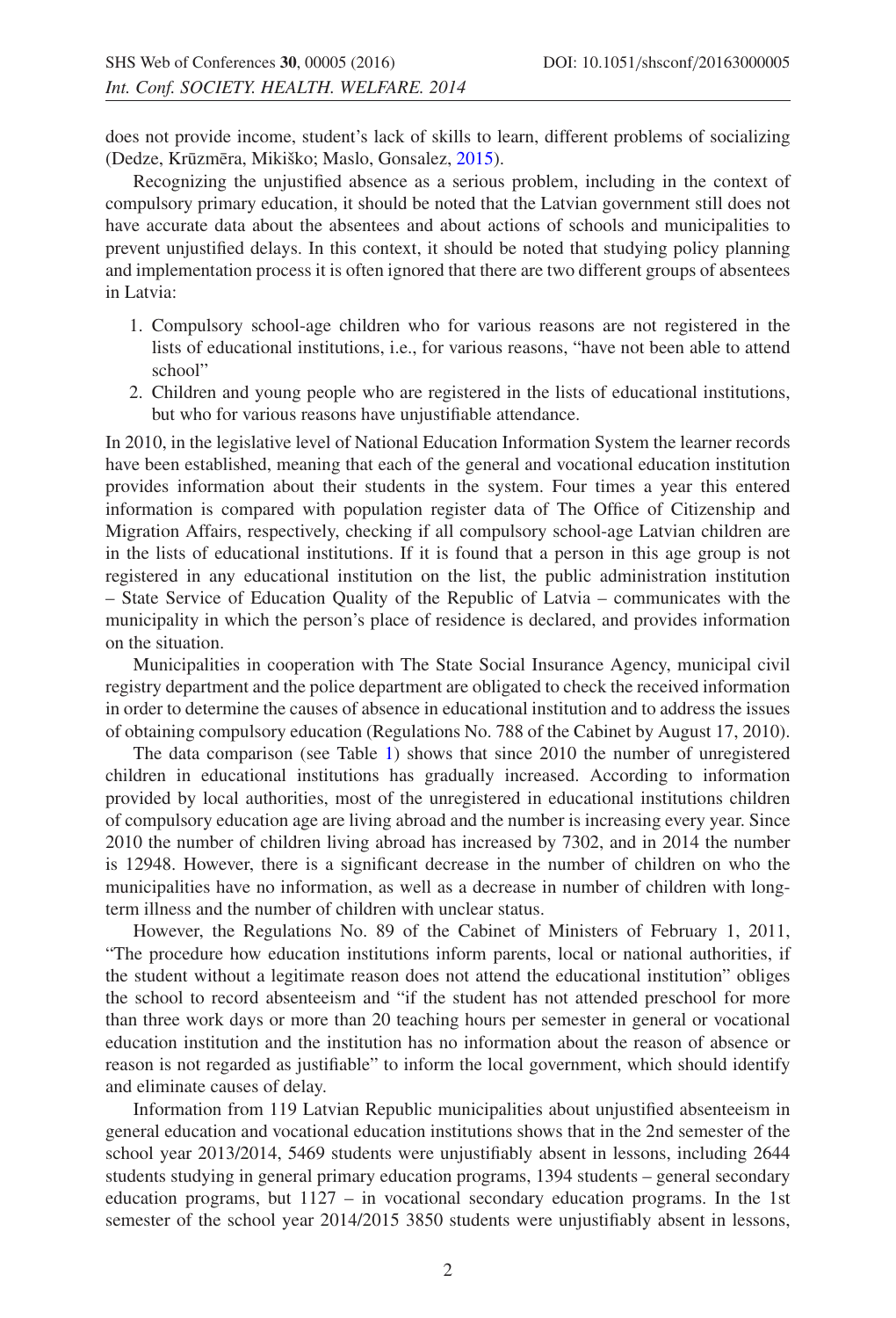<span id="page-2-0"></span>**Table 1.** Information provided by the municipalities on children of the compulsory education age not registered in any of the educational institutions 2010 – 2014 (State Education Quality Service) (Source: State service of Education Quality of the Republic of Latvia collected information).

| <b>Status</b>                             | <b>Year</b> |             |          |          |          |
|-------------------------------------------|-------------|-------------|----------|----------|----------|
|                                           | 2010        | 2011        | 2012     | 2013     | 2014     |
| Departed from country                     | 5646        | 7915        | 9716     | 12218    | 12948    |
| The municipality has no information       | 4484        | 3327        | 2648     | 393      | 427      |
| Permit of residence, foreign citizen*     |             |             |          | 894      | 1655     |
| Annulled the declared residence           | 670         | 763         | 61       | 115      | 186      |
| Does not attend an educational            | 214         | 286         | 52       | 42       | 70       |
| institution for other reasons             |             |             |          |          |          |
| <b>Disabled</b>                           | 199         | 72          | 23       | 12       | 13       |
| Missing (person)                          | 71          | 42          | 21       | 22.      | 44       |
| Adopted (abroad)                          | 31          | 8           | 29       | 39       | 46       |
| Lasting illness                           | 11          | $\mathbf Q$ | 3        | 6        |          |
| The municipality has not indicated status | $\Omega$    | $\Omega$    | 65       | 176      | 92       |
| Arrived from abroad                       | $\Omega$    | 41          | $\Omega$ | $\Omega$ | $\Omega$ |
| The municipality is assessing situation   | $\theta$    | $\Omega$    | $\theta$ | 256      | 211      |
| <b>Total</b>                              | 11327       | 12463       | 12618    | 14173    | 15693    |

*\*Status introduced from 2013.*

most of them (1690) – in general primary education programs. In the 2nd semester of the school year 2014/ 2015 till 1st March, the information provided by local authorities reveals that 3166 students were unjustifiably absent including 1298 – from general primary education programs (see Table  $2 - in$  $2 - in$  appendix). Most of the absentees in all three semesters are from cities – Liepāja, Rīga and Valmiera.

Comparing the number of unjustifiably absent students in cities of the Republic and in the country, it appears that most of the absentees in all of the semesters at each level of education, excluding vocational secondary education, come from country municipalities, but compared by planning regions, most unjustified absentees come from Kurzeme planning region and Vidzeme planning region.

The majority of local governments associate the unjustified absences with the student's family, including the parents' inability to ensure that their children attend school regularly, denial of problems and unwillingness to cooperate with the educational institution, as well as parental irresponsibility and lack of interest in the child to pursue education. Even after the Ministry of Education had ordered from the Baltic Institute of Social Sciences "Research on causes and risks of early dropout from school in young people aged between 13 and 18 years" results show that the dominant causes of early dropout risk and unjustified absence in all levels of education is the insufficient parental involvement and control over the children's learning process.

Among the most commonly referred problems it is necessary to highlight the fact that educational institutions have difficulties to reach the students' parents, because they do not respond to phone calls or often change the phone number for various reasons, also the parents do not orderly notify the education institution about absences and the reasons for them, parents or students themselves forget to submit absence passes or submit them with a long delay, parents write a justifying pass even if there are no valid reasons. The circumstances that the parents work abroad or in a different region and persons who supervise the students, are unable to control the children, and make sure of school attendance, contribute to the problem. In addition, regular school attendance is affected by the family's financial situation - the lack of money for public transport, food and clothing.

The second group of problems is related to students themselves. For example, there are under-aged students who are living separately from their parents are working or have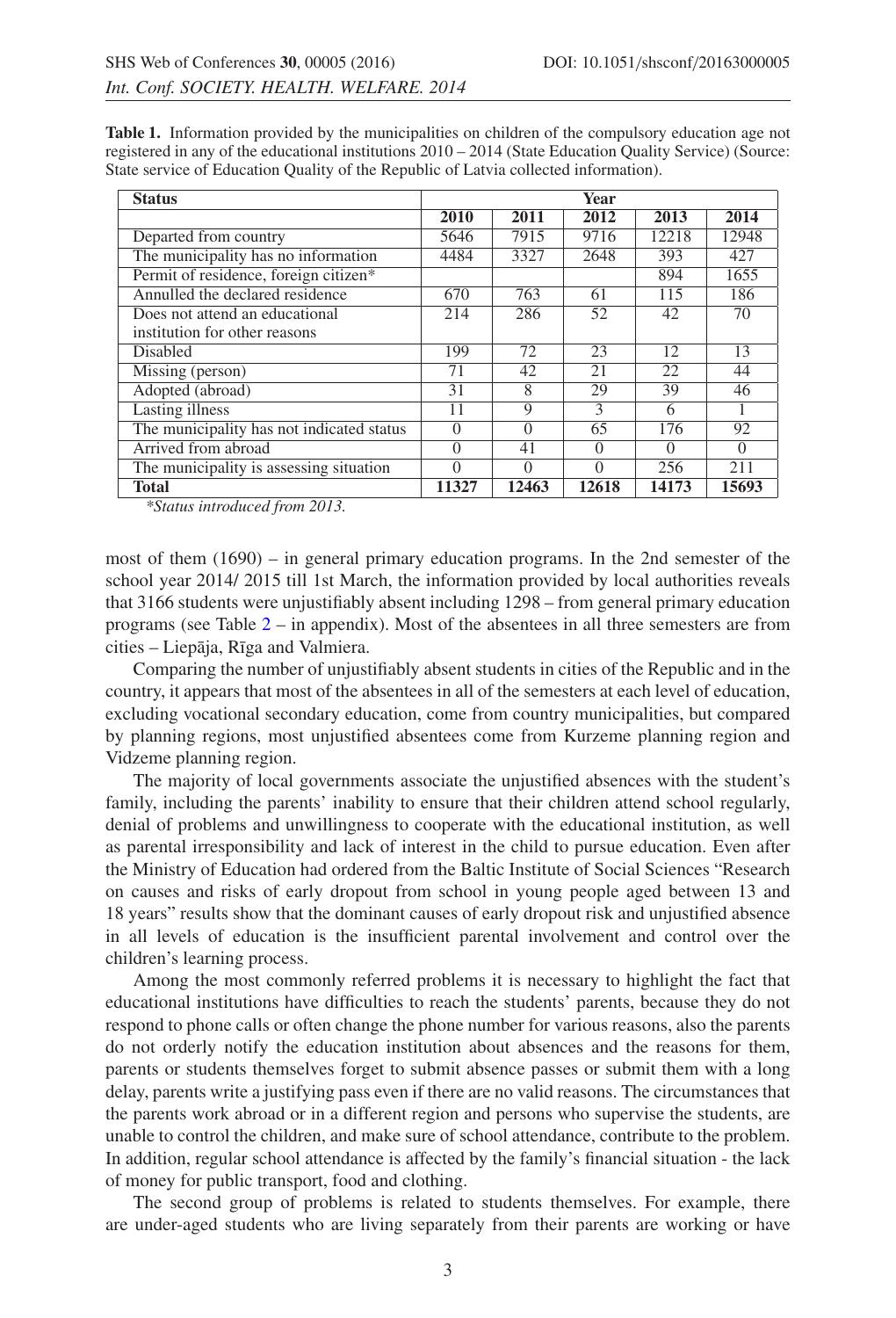already formed a family and are raising their own children. Several students with unjustifiable absenteeism experience lack of motivation to learn and to reduce absenteeism, they have a variety of addictions and behavioural disorders. The already mentioned Baltic Institute of Social Sciences research study found that lack of motivation to learn is one of the main reasons of unjustified absenteeism and thus the risk of early dropout from school.

Another group of problems is related to shortcomings in the regulations and gaps in local financing, i.e., the lack of sanctions against parents and students to ensure that students attend school regularly, as for parents – to inform about the delays on time and keep track of their children's educational process. There is no procedure for preventing unjustified absence in the regulations that regard to persons who have reached 18 years of age.

Similarly, local governments find it a problem that the legislation does not set the limited number of absent lessons that parents are eligible to justify.

Several local governments refer to the lack of funding to hire the supporting staff for teaching work in the educational institutions, because the supporting staff and class teachers could ensure immediate, regular and purposeful work with the absentees. Deficiency of resources (human, financial, time) also delays the implementation of measures for preventing absenteeism and for keeping records of it. Several local governments rely on the results for school network optimization – if the school is far away from home, it is not being attended more often.

Overall, it should be pointed out that unjustified absence from lessons is a complex problem which should be addressed at the municipal level by inter-institutional co-operation committee (involving the responsible state and municipal service representatives). In this context, it should be noted that social workers and social teachers still have insufficient knowledge of the prevention of absenteeism, applicable normative regulations and the principles of cooperation. This is also evidenced by the fact that in one of the social workers textbooks, dedicated to the prevention of absenteeism, the Cabinet of Ministers regulations are not even mentioned (Birgele, Ševele, [2015\)](#page-4-2).

There are also problems of student's unjustified absenteeism records in the vocational education, because often the student is declared in one municipality, but the educational institution is located in another municipality.

At the same time it should be noted that the information provided by municipalities on absenteeism and its prevention should be evaluated critically, questioning the reliability of this data. As shown by the OECD PISA 2012 study in Latvia, in which 1407 15-yearolds were surveyed, 19.5% of the students attending schools in Riga, before the study in the last two weeks were absent from school for a full day (OECD (Organisation for Economic Cooperation and Development. PISA (The Programme for International Student Assessment). OECD PISA 2012 study was carried out by the State Education Development Agency in cooperation with the Faculty of Pedagogy and Psychology of the University of Latvia and Art's Education research institute researchers (Grīnfelds).

Riga City Council's Welfare Department commissioned Market and Social Research Institute "Latvian Facts" in 2014 and by the survey found that 20% of 15 to 16-year-olds do not attend school by "playing hooky", but 56% of 9th-10th grade students do not attend school for various reasons, while the State Service of Education Quality in 2014 conducted an analytical study "General education student absenteeism and actions to prevent them" shows that 22% of the 1765 respondents in general education institution grades 6, 9 and 11 are absent in at least one lesson per week that is unjustified.

To solve the problems associated with unjustified non-attendance records and problems to prevent this absenteeism, it is needed to provide the resources for continuous monitoring of the unjustifiably absent students not only locally but also on the state level, including administration of the unjustified absenteeism data in the National Education Information System.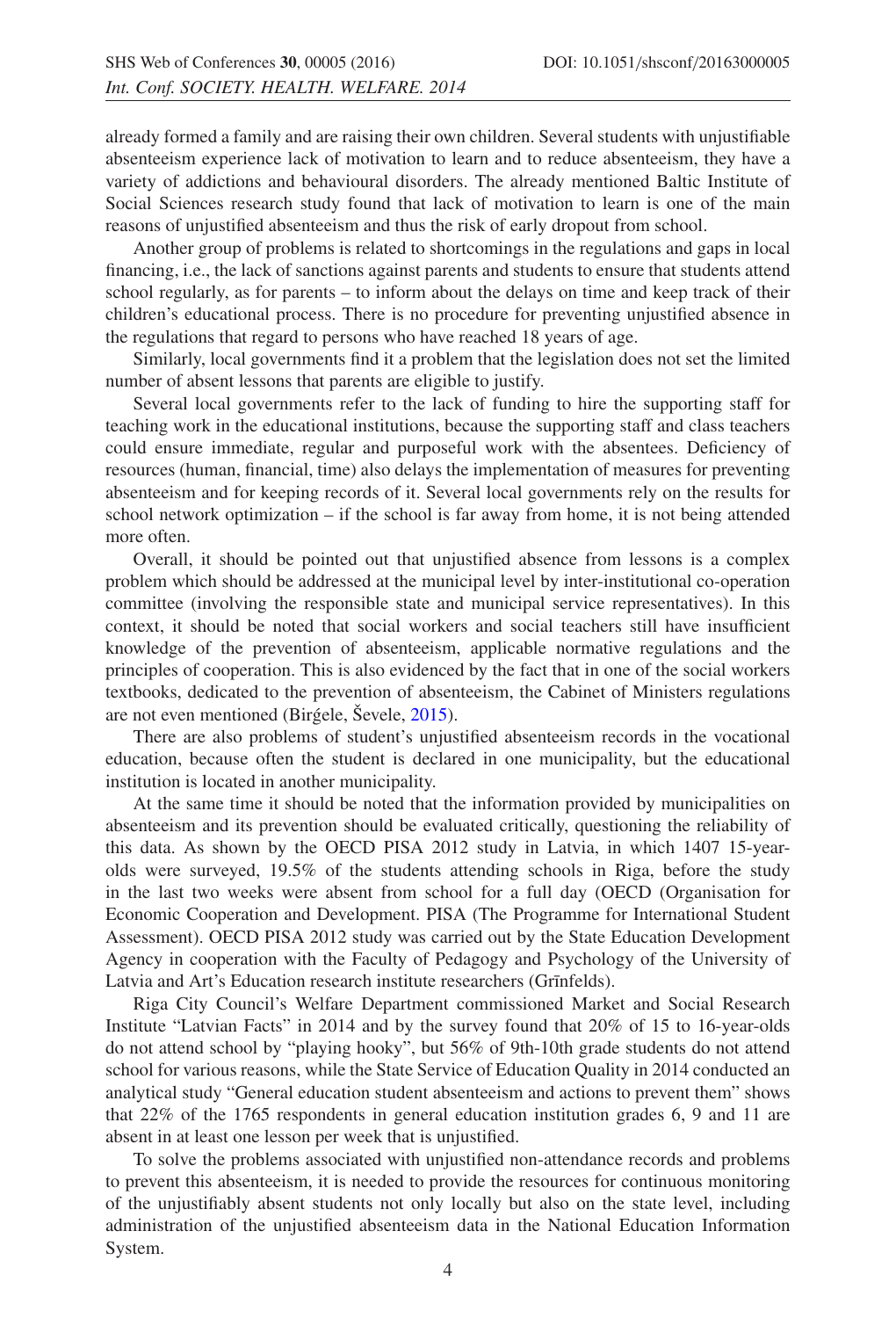To prevent irrational use of governmental funds in cases where students are absent for a long period of time for unjustified reasons, because the state allocates resources to fund each registered student in the educational institution, but the state is not aware whether the students actually attends school and learns. It would also be necessary to ensure the monitoring of unjustified attendance of students who have reached full age (because currently in Latvia the students who are of legal age do not have a factual obligation to attend school). At the same time, there is no current mechanism to record the attendance (and also the absence of it).

### **References**

#### **Literature**

- <span id="page-4-2"></span> $[1]$  Birgele, E., Ševele, I. (2015) Sociālo darbinieku un sociālo pedagogu sadarbība darbā ar gimenēm, kuras bērni ilgstoši neapmeklē skolu: laba pieredze. Rīga: Aisma, 45 lpp.
- <span id="page-4-1"></span>[2] Maslo, I., Gonsalez, M., F. (2015) Supporting the engagement and reintegration of 18–24 year old early school-livers in lifelong learning: evidences for targeted compensatory and preventive strategy in education. R $\bar{q}$ ga: University of Latvia, 505 p.
- <span id="page-4-0"></span>[3] Šmite, A. (2015) Pedagogisko darbinieku tālākizglītība Latvijā. Rīga: Raka, 320 lpp.

#### **Internet resources**

- [4] Aušeiks, G. Īsumā par izglītību, skolotājiem un viņu darbu Latvijā no 1919. līdz 1940. gadam. Pieejams: http://alv.lv/lv/biblioteka/isuma-par-izglitibu-lat vija-krievijas-imperijas-sa/ [pēdējo reizi sk. 10.07.2015.].
- [5] Dālderis I. Obligāta vidējā izglītība ekonomikai un tautas intelektam. Pieejams: http://www.delfi.lv/news/comment/comment/ints-dalderis-obligata-vi deja-izglitiba-ekonomikai-un-tautas-intelektam.d?id=46132439#ixzz 3dm210z44 [pēdējo reizi sk. 10.07.2015.].
- [6] Dedze, I., Krūzmēra, M., Mikiško, I. Savlaicīgu pamatizglītības apguvi traucējošo faktoru kopums. Pieejams: http://providus.lv/article/savlaicigupamatizglitibas-apguvi-traucejoso-faktoru-kopums [pēdējo reizi sk. 10.07.2015.].
- [7] Eiropa 2020. Stratēģija gudrai, ilgtspējīgai un integrējošai izaugsmei. Pieejams: http://ec.europa.eu/eu2020/pdf/1\_LV\_ACT\_part1\_v1.pdf [pēdējo reizi sk. 10.07.2015.].
- [8] Grīnfelds, A. Skolas kavēšana un skolenu sasniegumi OECD PISA 2012. Pieejams: http://www.ipi.lu.lv/uploads/media/SkolasKavesana\_Grinfelds.pdf [pēdējo reizi sk. 10.07.2015.].
- [9] Izglītības kvaliātes valsts dienesta 2014.gada Publiskais pārskats. Pieejams: http:// www.ikvd.gov.lv/assets/files/2013/citi/2015/2014\_gada.pdf [pēdējo reizi sk. 10.07.2015.].
- [10] Ministru kabineta 2011.gada 1.februāra noteikumi Nr.89 "Kārtība, kādā izglītības iestāde informē izglītojamo vecākus, pašvaldības vai valsts iestādes, ja izglītojamais bez attaisnojoša iemesla neapmeklē izglītības iestādi". Pieejams: http://likumi. lv/doc.php?id=225270 [pēdējo reizi sk. 10.07.2015.].
- [11] Ministru kabineta 2009.gada 4.augusta noteikumi Nr.871 "Obligāto izglītības vecumu sasniegušo bērnu uzskaites kārtība". Pieejams: http://likumi.lv/ doc.php?id=195933 [pēdējo reizi sk. 10.07.2015.].
- [12] Ministru kabineta 2010.gada 17.augusta noteikumi Nr.788 "Valsts izglītības informācijas sistēmas saturs, uzturēšanas un aktualizācijas kārtība". Pieejams: http://likumi.lv/doc.php?id=215853 [pēdējo reizi sk. 10.07.2015.].